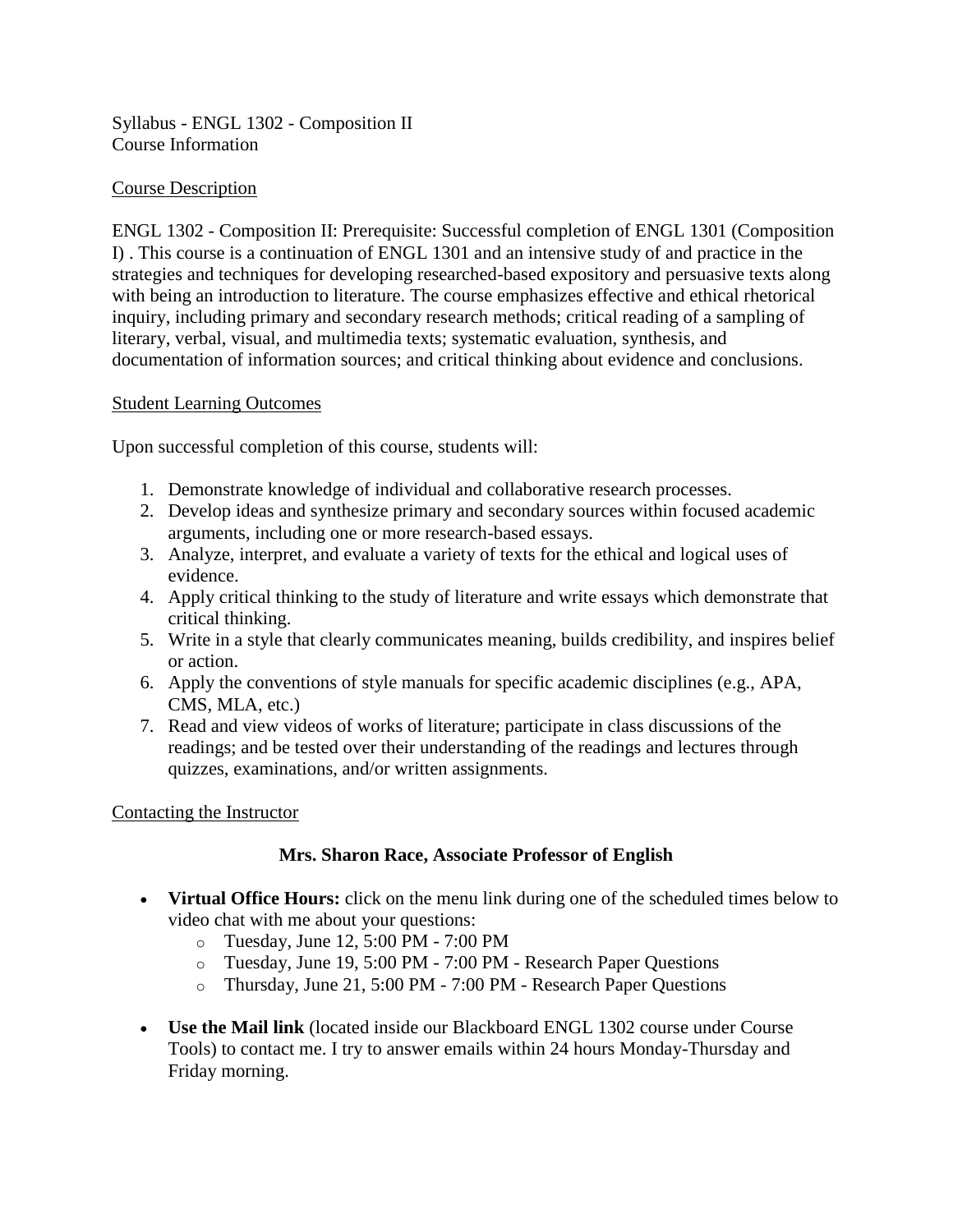### **How to send me a Mail message inside our Blackboard English course:**

- 1. Click on Mail under the Course Tools menu on the left side of the screen.
- 2. Click on the Create Message button.
- 3. Click on the TO button and find my name in the Select Recipients box (Sharon Race - Instructor).
- 4. Click on my name and then click on the right arrow to move my name to the Recipient box.
- 5. Scroll down to the message area.
- 6. Type YOUR NAME and the SUBJECT OF YOUR MESSAGE in the Subject box (example: Jane Doe - Question about "Araby").
- 7. Type your message in the message area. Click on the ABC button with the check mark under it to check your spelling.
- 8. Click the Submit button to send your message.
- 9. If you want to make sure a mail message has been sent successfully, check your Sent folder in Mail.

Required Textbook, Computer Software, and SPC Email Account

### One Required Textbook

## *Introduction to Literature: Custom Textbook for Professor Sharon Race, ENGL 1302: Composition II***.** Edited by Kathleen Shine Caine et al., Pearson, 2014. ISBN: 9781269763301

**Obtain your textbook immediately**! You have reading assignments from it almost every day, and quizzes over those readings, so it is very important to your success. You may buy new or used--no online code is required. If you do not live close to Levelland or Lubbock, you may call the SPC bookstore(s) directly and order your textbook over the phone; have it shipped to your house through express mail:

- SPC Levelland Campus Bookstore: 806-716-2397
- SPC Reese Campus Bookstore: 806-716-4690
- SPC Levelland Bookstore website: [http://www.sp-levbookstore.com](http://www.sp-levbookstore.com/home.aspx)
- SPC Reese Bookstore website: [http://www.sp-reesebookstore.com](http://www.sp-reesebookstore.com/home.aspx)

*\*IMPORTANT: Other instructors have custom textbooks for ENGL 1302 that have the exact same cover as mine--make sure you DO NOT purchase the textbook for Professor Glenda Bryant's or Professor Randy Wall's courses. Make sure my name (Professor Sharon Race) is on the front cover.*

### Printer, Paper, Ink Cartridge

You will be encouraged to print out course documents quite frequently, so I recommend that you make arrangements to have access to a reliable printer with a good supply of paper and a fresh ink cartridge.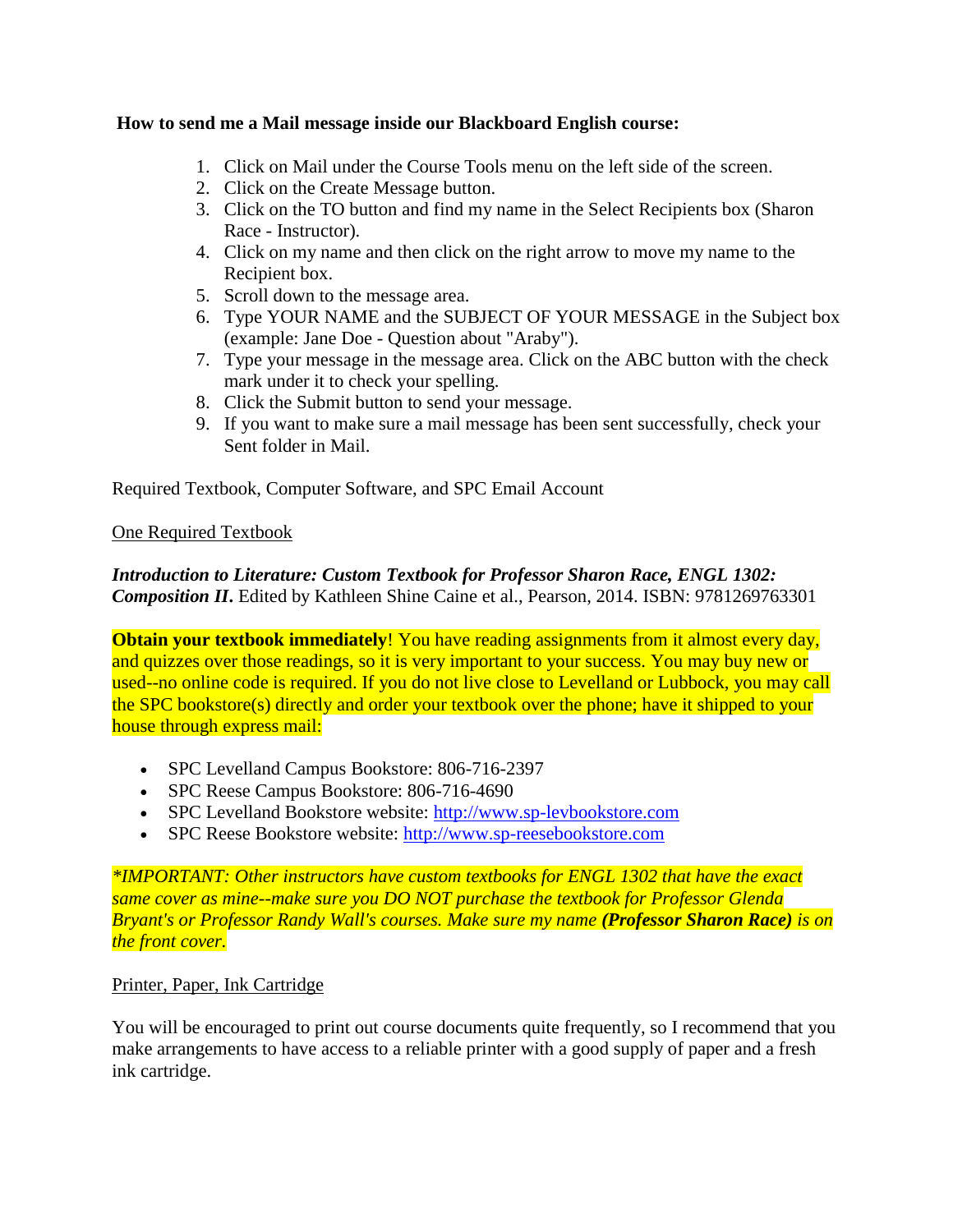## Required Computer Programs

• *Internet Browser:* Blackboard is designed to work best with the **Mozilla Firefox** browser. Blackboard experts do not recommend using Internet Explorer 8 or 9 because some users experience browser related problems with Blackboard when using Internet Explorer 8 or 9. Visit this website for a free download of the Mozilla Firefox browser: <http://www.mozilla.org/en-US/firefox/new/> Mac users may use either Firefox or Safari--both seem to work well with Blackboard.

## • *Microsoft Office 365: Word and PowerPoint*:

As a member of the SPC community, you have free access to Office 365.

Office 365 provides online access to Microsoft Word, Microsoft Excel, Microsoft PowerPoint, and 1TB of free online storage with Microsoft OneDrive. Microsoft is continuously adding new applications as well. (Please note: SPC does not currently subscribe to email through Office 365)

You can use Office 365 online or install to your PC, Mac or mobile device.

To access Office 365, go to <https://www.office.com/GetOffice365> and click the link "Find out if You're Eligible."

Complete the registration process with your SPC email address

(your *Blackboard username@students.southplainscollege.edu)*, create a new password, and wait for your online account to be provisioned. This takes a few minutes the first time you log in.

You can then click the link for the individual application you want to use online, or click the link to install the application to your device.

Another option is to purchase or subscribe to *Office 365 University* at a discounted price. This package includes *Word, PowerPoint, Excel*, and much more. Visit this website to find out more: [https://www.microsoft.com/en-](https://www.microsoft.com/en-us/store/d/product/CFQ7TTC0K5BB?icid=StudentsAndEducators_cat_NavContent_O365University)

[us/store/d/product/CFQ7TTC0K5BB?icid=StudentsAndEducators\\_cat\\_NavContent\\_O365U](https://www.microsoft.com/en-us/store/d/product/CFQ7TTC0K5BB?icid=StudentsAndEducators_cat_NavContent_O365University) [niversity](https://www.microsoft.com/en-us/store/d/product/CFQ7TTC0K5BB?icid=StudentsAndEducators_cat_NavContent_O365University)

- *Adobe Reader:* Available to download **FREE** from this website:
	- Adobe Reader:<http://www.adobe.com/products/reader.html>

## SPC Google Email for Students

All SPC students are assigned an SPC Google Email account, so if you haven't already, you must go ahead and activate your account. Not only will you need access to your SPC email account to receive TURNITIN digital paper submission receipts for our class, but SPC also sends many important messages to your college email address.

Your SPC Google Email address is: *SPCusername@students.southplainscollege.edu* (ex. *jsmith1234@students.southplainscollege.edu*)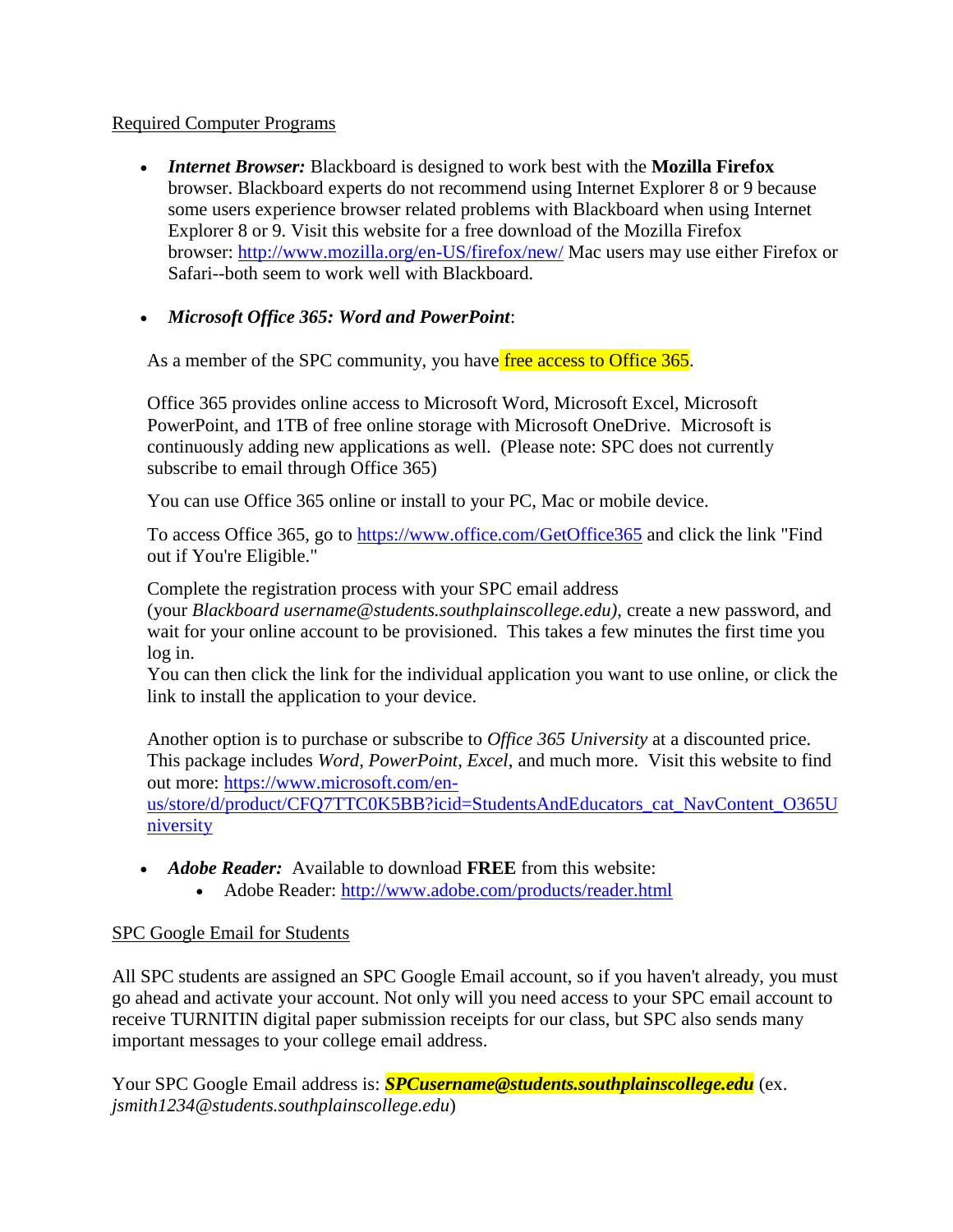Do not confuse our course Blackboard Mail with your SPC Google Email account; they are separate. *For all communication with me, use Blackboard Mail inside our Blackboard course.*

To access your SPC Google email account, log in to [MySPC](https://myspc.southplainscollege.edu/) and click the [SPC Google Email](http://mail.students.southplainscollege.edu/)  [link.](http://mail.students.southplainscollege.edu/)

You can access your email through your mobile browser. If you wish to use your mobile email app, you must forward your SPC Google Email to your personal email address with POP/IMAP access.

**[DO THIS NOW: Forward your SPC Google Email to your own personal email account:](https://myspc.southplainscollege.edu/ICS/)**

- 1. Log in to your SPC Google Email account
- 2. Click the settings icon in the upper right hand corner
- 3. Select Mail Settings
- 4. Click the Forwarding Link in the center of the settings bar and add a forwarding address

Course Organization and Policies

#### Course Calendar

- *The Calendar & Assignments is the entry page for ENGL 1302 and is available as a link in the Course Content menu as well.*
- *I recommend you copy and paste the Calendar & Assignments to a Word document. Use this print-out as a checklist for each class day and to keep track of assignment deadlines.*

### PowerPoints and Handouts

Frequently, the *Calendar & Assignments* will direct you to course materials in the *PowerPoints* or *Handouts* sections of the course, which are links under *Course Content*. I encourage you to print out the PowerPoint Outlines, or you may wish to print out the PowerPoints themselves (with six slides per page, in black and white; instructions are in the PowerPoints section).

### Grades **Grade Calculation:**

- 50% Research and Writing Assignments:
	- o 8% Article Summary Paper
	- o 7% Short Essay
	- o 5% Quotation and Paraphrase Quiz
	- o 5% Plagiarism Quiz
	- o 5% MLA 8 (2016) Paper Format and Documentation Quiz
	- o 20% Character Research Paper
- 50% Literature Ouizzes:
	- o 45% Course Syllabus Quiz, Short Story Quizzes, Poetry Quiz (lowest quiz grade is dropped)
	- o 5% Drama Quiz (*Trifles*)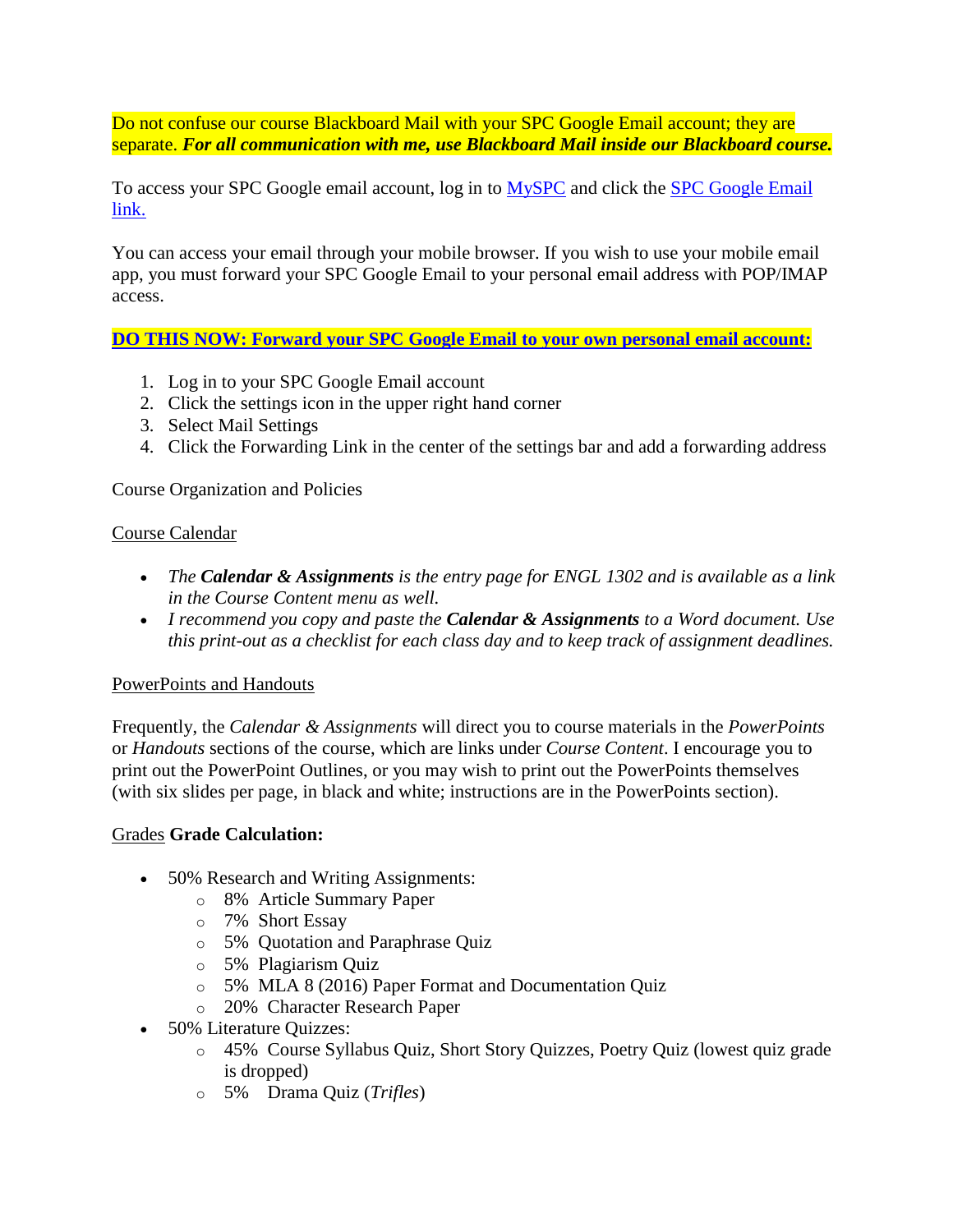• OPTIONAL EXTRA CREDIT: Earn up to 3 extra points to be added to your final average by completing six extra-credit Grammar and Punctuation Quizzes.

# **Grade Reports:**

• Click on the *My Grades* link in the Course Tools menu to view your assignment grades and current course grade. I recommend you do this weekly throughout the course so you are always aware of your grade status.

# **Methods of Evaluation:**

- Your work will be evaluated by means of this scoring system: A (90-100); B (80-89); C (70-79); D (60-69); F (59 and below).
- Your literature quiz results will not be available until **after their due dates**, but I encourage you to log in and go over your quiz results at that time.
- Papers can take up to a week or sometimes more to be graded; I will usually notify you through an Announcement when I have finished grading those written assignments.
- I will drop your lowest literature quiz grade. The *Trifles* Quiz cannot be dropped.

# *TURNITIN***:**

- You will submit papers to the TURNITIN link under the Course Content menu.
- TURNITIN accepts the following file types: *Microsoft Word, WordPerfect, PDF, RTF, OpenOffice (ODT), Google Docs.*
- TURNITIN is a powerful program that helps detect plagiarism or improper use of sources in papers.
- Once your paper has been graded in TURNITIN Feedback Studio, you will be able to view my comments and marks on your paper.

# How to Submit a Paper to TURNITIN:

- 1. TURNITIN accepts several different file formats, but the two best ones seem to be Microsoft Word and Rich Text Format. If you don't have Microsoft Word (**.doc** or **.docx** file ending), save your paper as a Rich Text Format file. It will have an *.RTF* file ending. *Microsoft Works* files are NOT compatible with TURNITIN.
- 2. Click on the **TURNITIN** link in the Course Content menu on the left.
- 3. Click on the **View/Complete** link under the assignment you wish to submit.
- 4. Make sure the option is set to submit paper by **single file upload** (do not use cut and paste)
- 5. In the drop-down menu under author, select your name > type your legal first and last name > type assignment name as your submission title
- 6. Browse for and double click the file containing your essay.
- 7. Click the **Upload** button.
- 8. Next you will see a screen that gives a preview of your paper. Check to see that you have submitted the correct file, but do not be alarmed if the formatting appears to be messed up. The formatting is usually fine when I view the paper in TURNITIN Feedback Studio.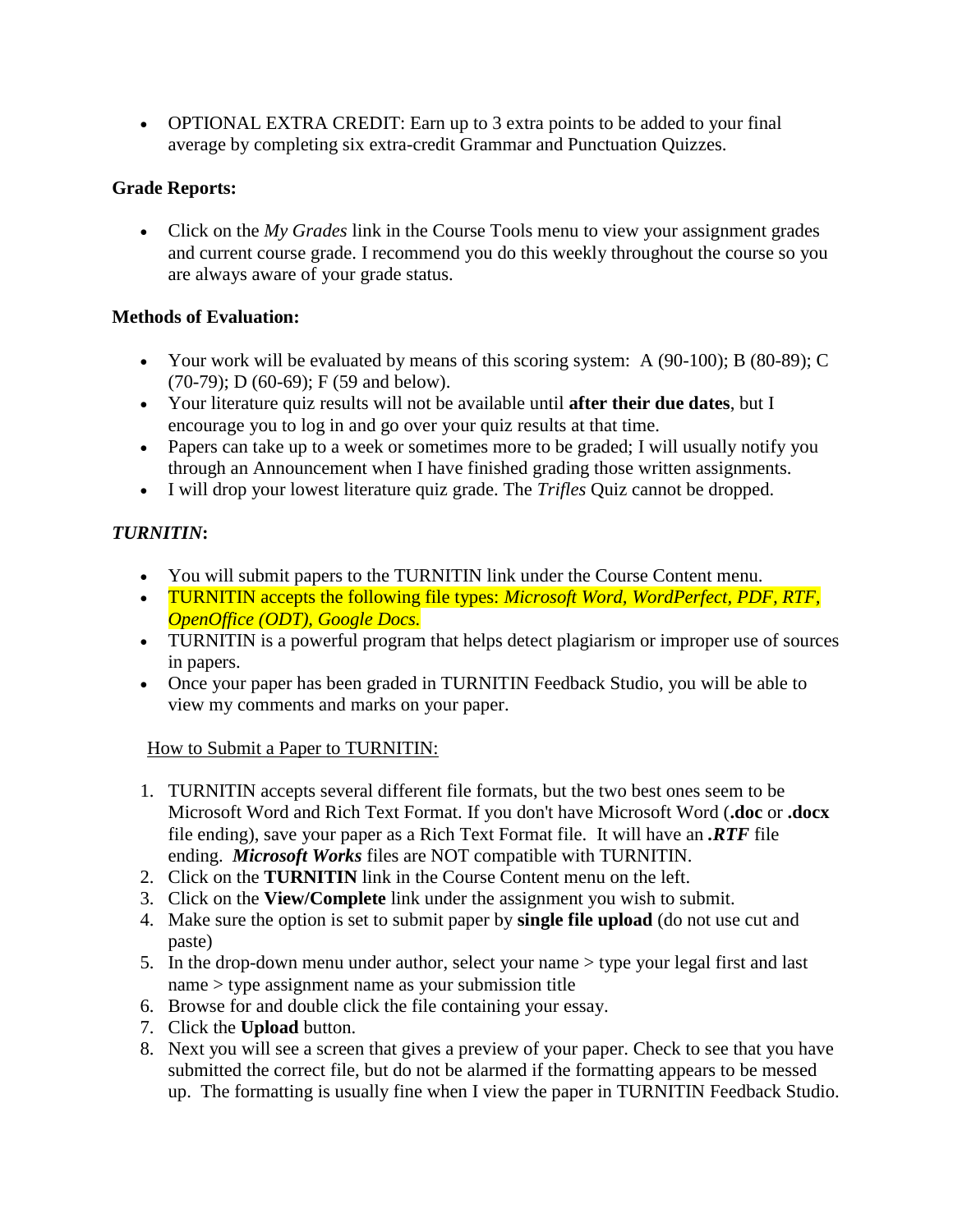- 9. **IMPORTANT STEP: Click the Confirm button below the preview.**
- 10. The next screen says: "Congratulations your submission is complete! **This is your digital receipt. VERY IMPORTANT LAST STEP: Take a screen shot of this digital receipt with your computer or take a photo with your phone camera and save it, OR print a copy of this receipt from within the Document Viewer (instructions are below).**
- 11. Save and/or print a copy of the digital receipt, so you will have documentation that your paper was submitted correctly before the deadline. It happens from time to time that TURNITIN gives a "successful submission" message, but the paper does not actually submit properly, so **to prove that you submitted your paper before the deadline, you must have this receipt for documentation**. See the instructions below for how to save/print your digital receipts.
- 12. You may resubmit the paper multiple times before the deadline if you suddenly discover an error you need to fix.
- 13. After the paper is graded, be sure to open up your paper again in TURNITIN to view my comments and marks.

## DO THIS EACH TIME YOU SUBMIT A PAPER TO TURNITIN: Save and Print Your TURNITIN Digital Receipt:

- 1. From time to time, TURNITIN will display a successful submission screen after you submit a paper, but the paper did not actually go through properly. **You MUST have a way to prove that you submitted the paper before the deadline, and a digital receipt is the documentation you must have.** The digital receipt is an automated response to **successful** submissions. As soon as you see the message on the screen that your paper has been successfully submitted, use your computer to take a screen shot of the message, or use your phone camera to take a picture.
- 2. The digital receipt is e-mailed to your South Plains College Google email address, as well as appearing on screen after you submit. **Immediately, check your South Plains College** Google e-mail account, including your junk, bulk, or deleted folders (it is sometimes filtered as spam) for the digital receipt mail. If you do not see a digital receipt, then your submission was **not** likely received by TURNITIN, and you will need to resubmit your paper immediately.
- 3. Another method of saving your digital receipt is to download and print it following the steps below:
	- 1. Navigate to your TURNITIN submission (click on Go to Assignment Inbox) and open it using the Document Viewer (eg. view the Originality Report).
	- 2. Click on the "printer" icon in the far left corner of the Document Viewer. The icon is located next to the "information" icon.
	- 3. Select the "Download PDF of Digital Receipt for printing" option.
	- 4. A window may appear asking you to save the file. Please note where you save the file on your computer. **The Digital Receipt will be saved as a PDF file.**

Many students make the mistake of uploading the paper and thinking it's done. There is a second step, which is to confirm submission. If the second step isn't confirmed, the paper will not be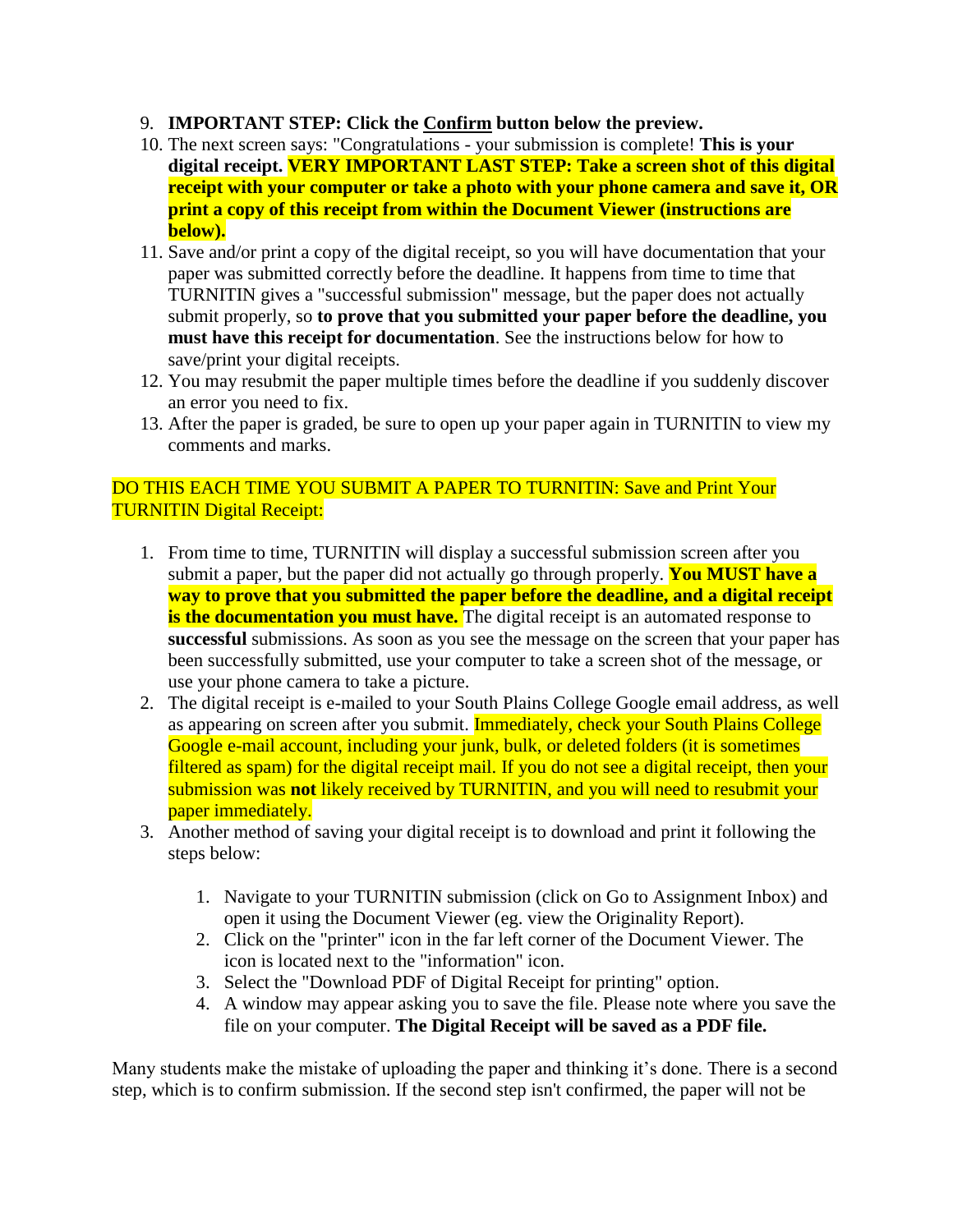submitted, and there will be no digital receipt. Without a digital receipt, you cannot prove that you submitted your paper before the deadline.

## **MLA 8th Edition (2016) Documentation Style:**

- All papers must be formatted according to **MLA 8th edition (2016)** style. Our textbook contains a section on MLA style and documentation, but don't use it. It is the 7th edition (2009) information, so it is outdated.
- For MLA 8th edition (2016) documentation and bibliography guidelines, click on the **MLA 8 (2016) Style** link under Course Tools.

## **Late Work:**

- *I do not accept late work.*
- You do not receive credit for a late assignment, nor should you ask to take a quiz or submit a paper after the deadline because you have had or do have computer problems. Plan ahead, and do not wait until the last minute to complete assignments. Have alternate computer options already lined up to use in case you have trouble with your own computer. Our Blackboard course is set up to prevent submission of late assignments, so be sure you complete and submit assignments before the deadlines.

## Plagiarism and Cheating Policy

"Complete honesty is required of the student in the presentation of any and all phases of course work. This idea applies to quizzes of whatever length as well to final examinations, to daily reports, and to term papers" (*SPC General Catalog*).

- *Cheating:* "Dishonesty of any kind on examinations or on written assignments, illegal possession of examinations, the use of unauthorized notes during an examination, obtaining information during an examination from the textbook, or from the examination paper of another students, assisting others to cheat, alteration of grade reports, illegal entry or unauthorized presence in an office are examples of cheating" (*General Catalog*). Some example of cheating are copying responses from another student's paper or quiz, allowing someone else to take a quiz or exam for you, or receiving help from someone else to complete any quiz, test, or written assignment.
- *Plagiarism*: "Offering the work of another as one's own, without proper acknowledgments, is plagiarism; therefore, any student who fails to give credit for quotations or essentially identical expression of material taken from books, encyclopedias, magazines, and other reference works, or from the themes, reports, or other writings of a fellow student [or another person] is guilty of plagiarism" (*General Catalog*). Some examples of plagiarism are not writing your own papers; copying parts of your papers from others'; not giving proper credit for source information; not quoting, paraphrasing, or summarizing source material correctly; or not using proper MLA documentation.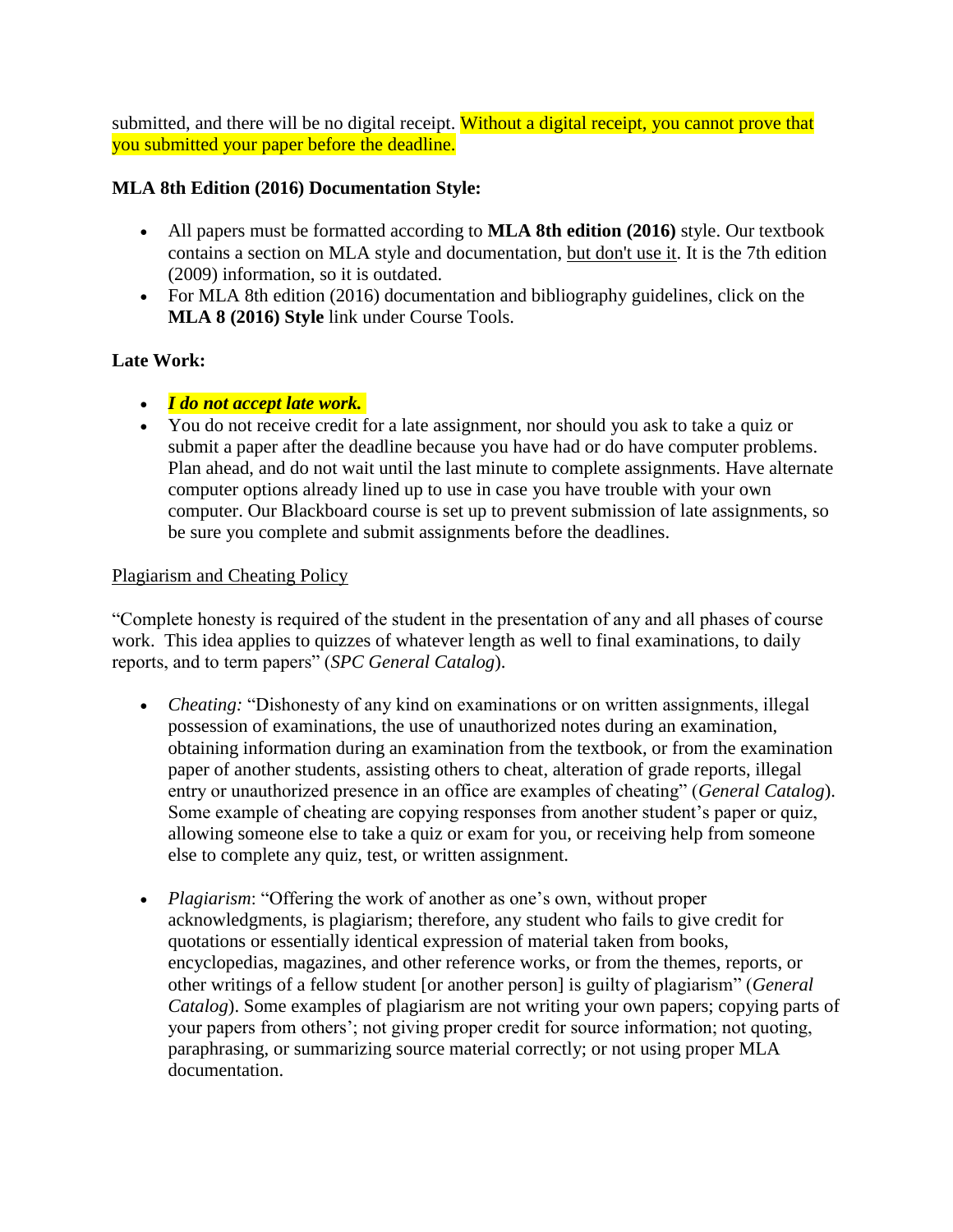o **DO NOT PLAGIARIZE YOUR OWN WORK: If you have taken this ENGL 1302 course with me or another instructor in a previous semester, you may not submit the same papers you created for the previous course attempt in this current course. In other words, you may not submit the same paper or a revised version of a paper you wrote when you took my class during a previous semester. You may not submit papers for our class that you have written for any other course you have already taken. In other words, you will be expected to write new, original papers for each written assignment you complete this semester. For example, for the character paper, if you wrote about Mathilde Loisel during a previous semester's attempt of this course, you will need to choose a different character to analyze for this semester's character paper.**

If you are involved in cheating or plagiarism on exams, quizzes, papers, or assignments, you will receive a zero for the assignment or be dropped from the course with the grade of "F" or "X," at my discretion.

Computer and Internet Requirements

- In order to participate in this internet course, you need daily access to a desktop or laptop computer with reliable, fast internet access.
- Blackboard is designed to work best with *Mozilla Firefox* browser, so download this free browser now and use it every time you access Blackboard to avoid many technical issues, especially on quizzes. Mac users may use *Firefox* or *Safari*.
- Always use a laptop or desktop to take quizzes and submit papers. Do not attempt to use your cell phone to submit these important assignments.
- Computer or internet connection problems may occur for you at some point this semester. **Understand that it is your responsibility to find alternate computers you may use to submit your work on time***.* Find your alternate resources **now;** do not wait until you suddenly need them! You can find computers/wifi in the following places:
	- o SPC Reese Campus Student Computer Lab (806-716-4666)
	- o SPC Levelland Campus Student Computer Lab (806-716-2179)
	- o SPC Levelland Campus Library Computer Lab (806-716-2299) this lab is open on Sundays also
	- o your local city library
	- o coffee shops or restaurants with free wifi
	- o neighbors or friends (line up at least three)
	- o other university labs

### Blackboard Technical Support

**For technical support with Blackboard, do not contact me**. Click on the Help links at the top of each Blackboard page or under the Course Tools menu. You can also click on the SPC Blackboard Support link under course Tools and look for the link that says Blackboard Technical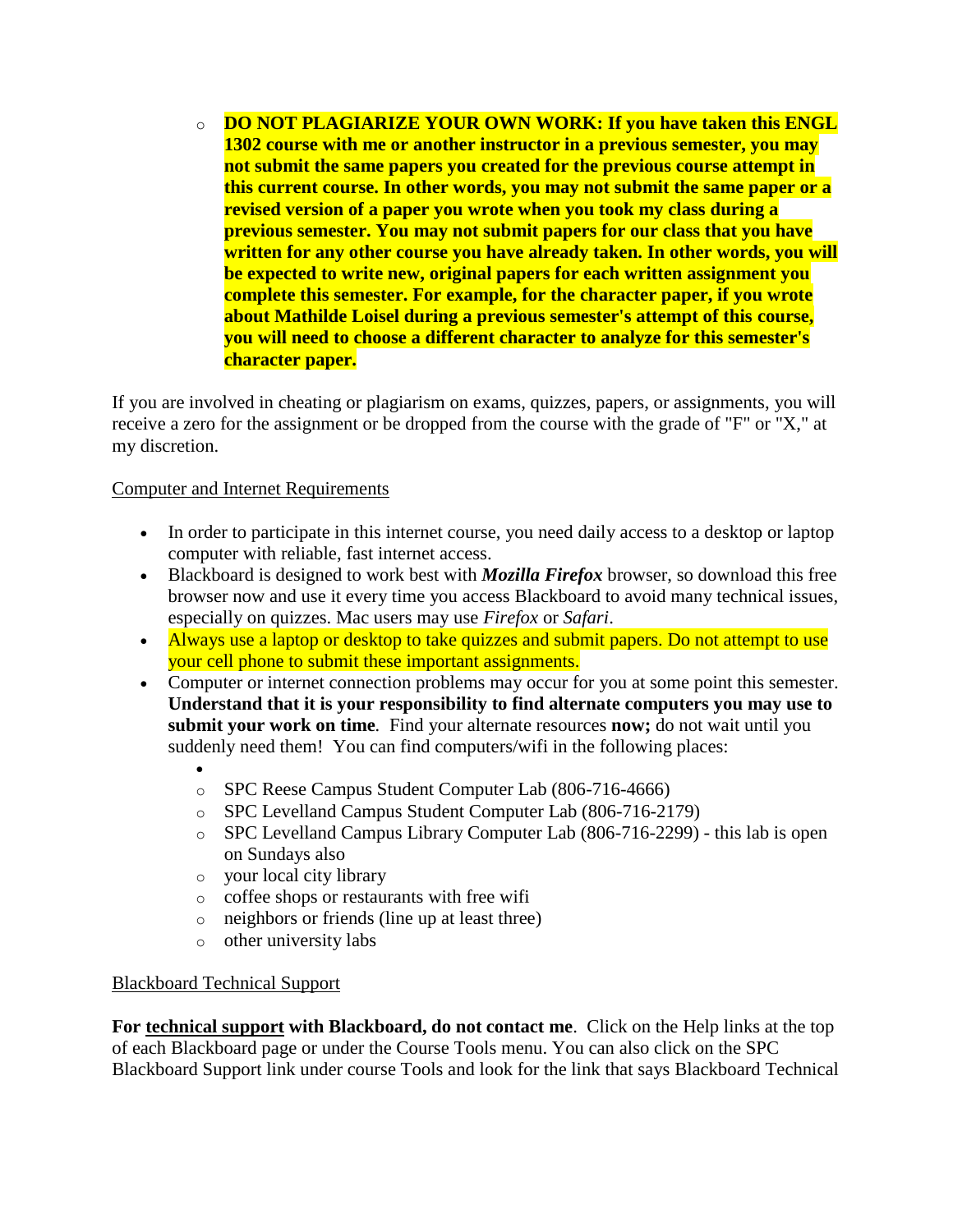Support. Our SPC Blackboard support staff is very knowledgeable and helpful and will be quick to respond.

### Attendance Policy

If you have not logged into our course by the fourth class day, your access to the course will be blocked and the Registrar's Office will remove you from my class roll.

I recommend that you access our course daily Monday through Thursday to complete that day's tasks or assigned readings. To experience more success, do not procrastinate until the night before assignments are due.

**How to withdraw from this online course**: First, check the [academic calendar](http://www.southplainscollege.edu/academiccalendar/index.php) link on the SPC website to see when the last day to drop is. Log in to MySPC with your SPC credentials, click on the **Students** tab at the top, click on **Admissions and Records** in the menu on the left, and then click on **Student Forms and Tools** in the menu on the left. On the Student Forms page, download and print the **Student Initiated Drop Form**. Fill out and sign the form, and scan and email or fax it to the SPC Registrar's Office. Call 806-716-2187 or 806-716-2375 for more information and the email address/fax number.

### Student Conduct

*Be Respectful—*show respect to yourself, your classmates, and me. Be courteous in all of your online communication. Treat others in communication as you wish to be treated. Students who display rude or confrontational behavior will be permanently blocked from the course.

*Communicate*—if you do not understand the assignment, call or e-mail me, but do so in a timely fashion. For example, if you have questions about a writing assignment, do not call or e-mail the night before the assignment is due. I am usually able to respond to e-mails within 24 hours, except on weekends.

*Be Conscientious*—give yourself enough time to do each assignment. Waiting until the last minute to take a quiz or exam or write a paper will increase your stress and definitely not produce the best results.

*Be Studious*—realize that internet courses require a great deal of self-discipline, organization, and self-motivation. You must set aside times each week that you "attend" your internet class. If you plan to "attend" this class only to take quizzes or exams, you will not do as well as you desire.

### Disability, Discrimination, and Diversity Policies

### **Disability Policy**

Students with disabilities, including but not limited to physical, psychiatric, or learning disabilities, who wish to request accommodations in this class should notify the Disability